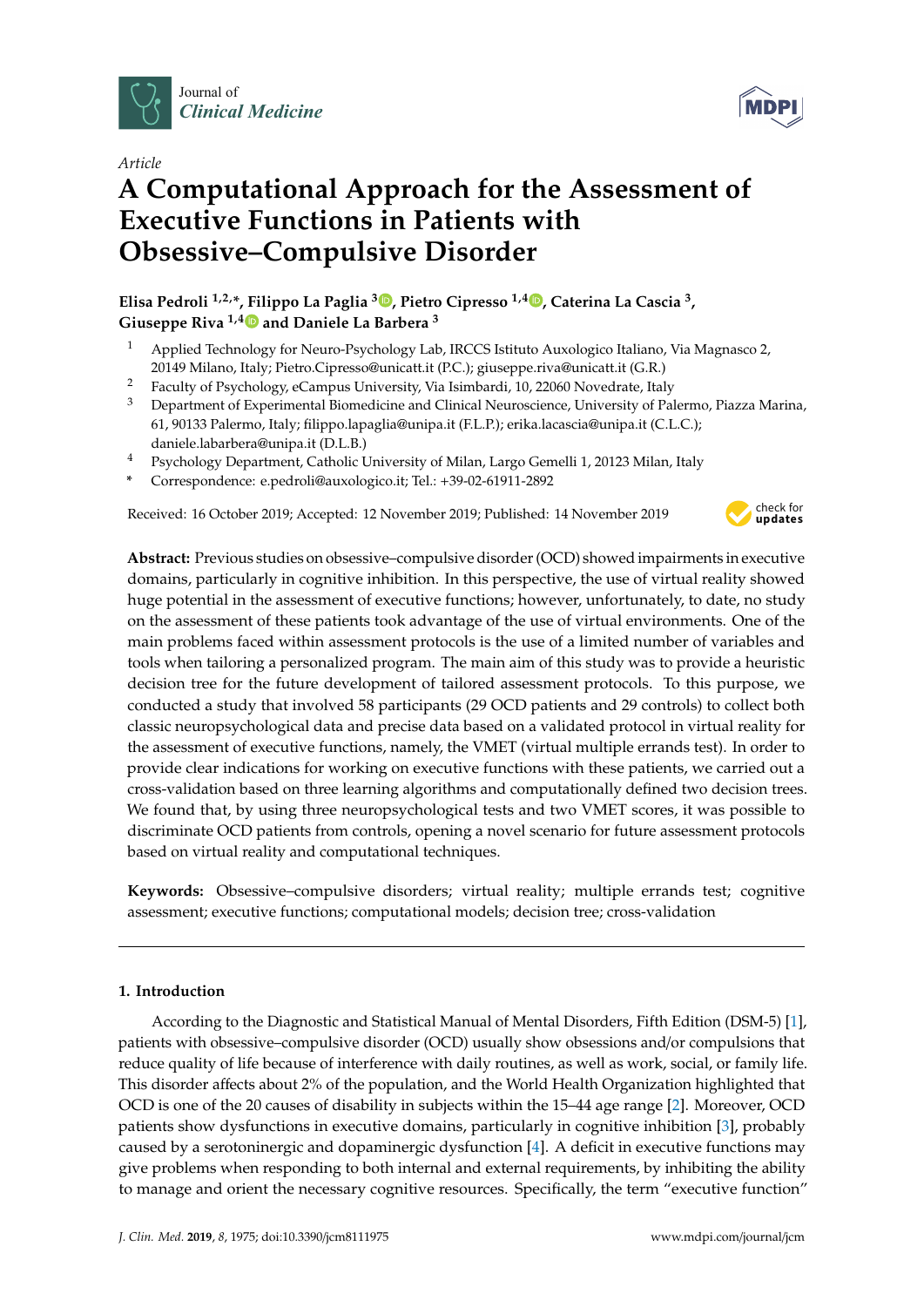indicates a complex domain that includes a large number of cognitive processes and behavioral capabilities such as problem-solving, planning, sequencing, ability to sustain attention, resisting interference, utilizing feedback, cognitive inhibition, multitasking, cognitive flexibility, etc. [\[5](#page-10-4)[–7\]](#page-10-5). Despite this abnormality, research on neuropsychological impairments in OCD produced unclear results [\[8\]](#page-10-6). Analyzing this specific syndrome, we can find some symptoms strongly related to dysexecutive deficits, such as checking behaviors. It is important to understand which one has a causal role in OCD and which one is a consequence of the syndrome [\[9\]](#page-10-7). Some articles showed deficits in planning abilities and nonverbal memory, while other studies reported deficits in cognitive flexibility and inhibition, and others displayed no neuropsychological deficits [\[10–](#page-10-8)[14\]](#page-11-0). There are many possible explanations, e.g., differences in the methodology, in the instruments used, or in the characteristics of the samples. Specifically, the diversity of tools used during the assessment phase is related to an unsolved debate: the difference between paper-and-pencil and ecological tests [\[15\]](#page-11-1). Classic tasks in a classic setting analyze single aspects of complex domains and request simple responses to single events. Conversely, tasks in naturalistic settings may analyze cognitive functions in a complete way, requiring complex answers and, sometimes, the inhibition of inappropriate or irrelevant actions within several subtasks [\[6\]](#page-10-9). Therefore, it is critical to increase the ecological validity of a neuropsychological battery, especially for a complex cognitive domain such as an executive function. The assessment procedure has to become more sensitive to different aspects of patient behavior reflecting real-life situations [\[16\]](#page-11-2). However, it is too difficult to create a feasible assessment of executive functions during real-life situations because of implementation problems and the difficulty in involving patients in the procedure [\[17\]](#page-11-3).

Virtual reality (VR) represents a valid solution to address the problems of classical assessment protocols. VR is a new technology that allows users to actively interact in a computer-generated tridimensional environment that simulates the real world [\[18\]](#page-11-4). This technology allows subjects to explore and manage several situations inspired by daily experiences using real correspondent behaviors in a more controlled, safe, and low-cost setting than real-life situations [\[19\]](#page-11-5). In the last few years, VR was applied for the assessment and rehabilitation of several psychological diseases such as post-traumatic stress disorder [\[20](#page-11-6)[–22\]](#page-11-7), anxiety [\[23](#page-11-8)[,24\]](#page-11-9), and eating disorders [\[25\]](#page-11-10), as well as for neuropsychological domains such as neglect [\[26,](#page-11-11)[27\]](#page-11-12), executive functions [\[28,](#page-11-13)[29\]](#page-11-14), decision-making [\[30\]](#page-11-15), spatial memory and orientation [\[31–](#page-11-16)[33\]](#page-12-0), and cognitive rehabilitation of schizophrenia [\[34\]](#page-12-1).

In the current study, we proposed a computational approach based on classification learning algorithms to discriminate OCD patients from a control group. There were many studies that highlighted the usefulness of a VR-based approach for the assessment of executive functions in OCD patients [\[35](#page-12-2)[–37\]](#page-12-3). These patients showed a specific pattern of symptoms that could be easily detected with the use of VR or an integrated assessment. Our purpose was to provide a heuristic decision tree for a more precise but simple diagnosis, giving evidence-based indications for a possible rehabilitation protocol using virtual reality tailored to these patients. The assessment of the OCD disorder was based on a clinical interview, integrated with a questionnaire, as well as neuropsychological assessment in rare cases. This last aspect is important because it may highlight a particular pattern of functioning in OCD patients [\[38\]](#page-12-4). We tried providing indications of the most useful assessment tools for the analysis of these specific aspects.

#### **2. Materials and Methods**

#### *2.1. Participants*

The 58 participants consisted of 29 OCD patients (mean age: 33.07; SD: 9.91), diagnosed by a clinical psychologist or psychiatrist as meeting the DSM-5 [\[1\]](#page-10-0) criteria for OCD, and 29 healthy and partially matched controls (mean age: 40.48; SD: 15.59). The mean value for years of education (y.o.e.) of patients was 12.03 (SD: 3.2) and that for the healthy control group was 12.03 (SD: 3.2). In the OCD group, there were 14 females and 15 males, and, in the healthy control group, there were 14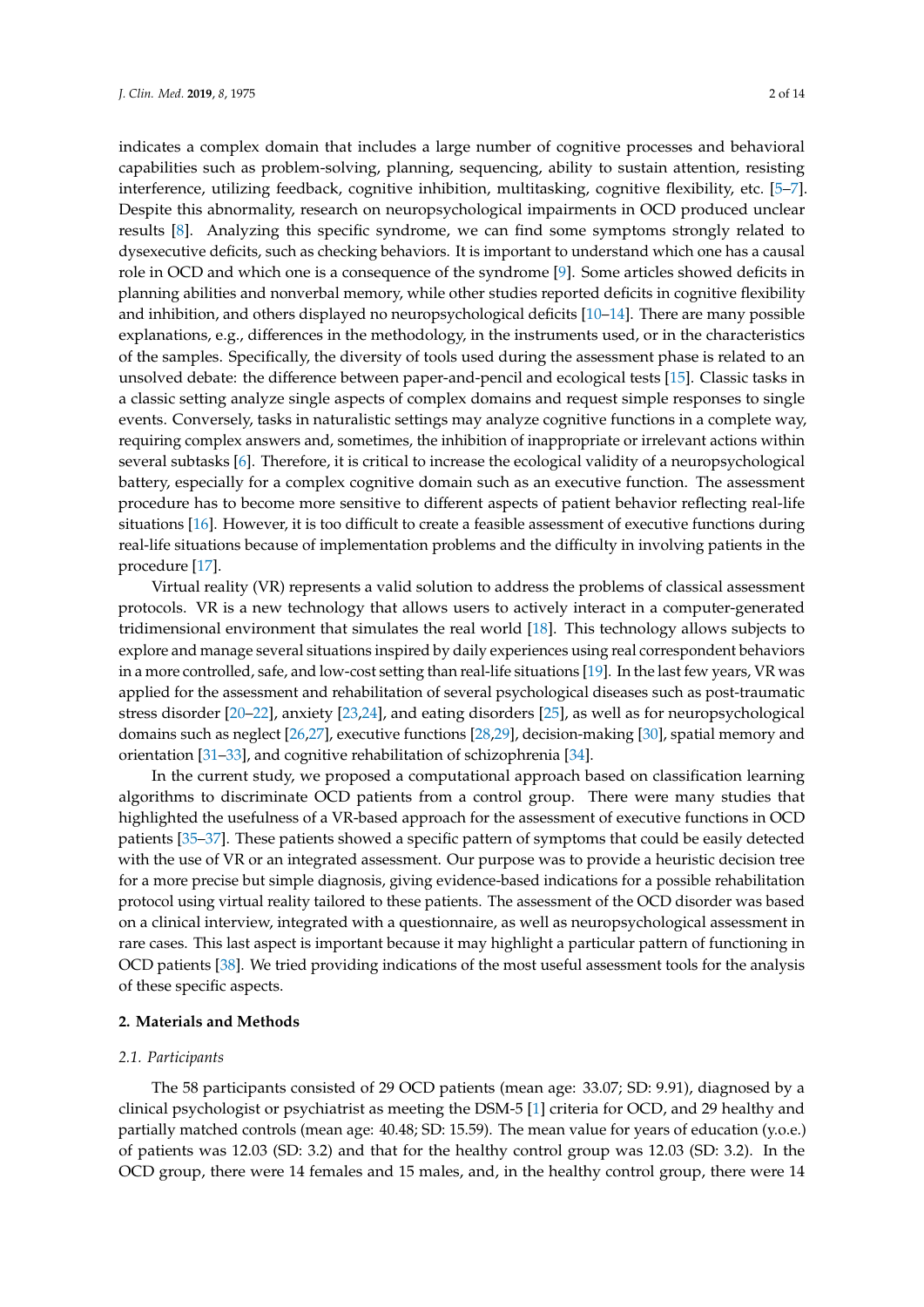females and 15 males. In Table [1,](#page-2-0) the descriptive statistics of both groups are presented. In Table [2,](#page-2-1) a comparison between age and y.o.e. and between the cognitive level of control and patient groups is presented. According to the results, the two groups were matched for both age and y.o.e. but not for cognitive level. The general exclusion criteria were as follows: (1) presence of sensory and/or motor limitation; (2) presence of deficit in general cognitive level (Mini Mental State Examination <19); (3) deficit in perception (Street Test <2.25); (4) deficit in language comprehension (Token Test <26.5); (5) anxiety (State Trait Anxiety Inventory - STAI >40); (6) depression (Beck Depression Inventory >16). We did not control the level of OCD symptoms with quantitative methods; however, all patients were currently undergoing treatment and, according to a clinician, in partial remission. Furthermore, OCD patients with comorbidities and healthy controls with any psychiatric diagnosis were excluded. The subjects involved were treated with both drugs and psychotherapy according to the standard. All participants were experienced with the use of personal computers (PCs) and came from the hospital's area. Participants were asked not to drink caffeine or alcohol and not to smoke prior to the experimental test to avoid any effects of these substances on test execution and performance.

|             | Group          | N        | Mean           | <b>SD</b>       | <b>SE</b>      |
|-------------|----------------|----------|----------------|-----------------|----------------|
| Age         | $\overline{2}$ | 29<br>29 | 33.07<br>40.48 | 9.906<br>15.588 | 1.840<br>2.895 |
| y.o.e.      | $\mathfrak{D}$ | 29<br>29 | 12.03<br>12.03 | 3.201<br>3.029  | 0.594<br>0.563 |
| <b>MMSE</b> | $\mathcal{P}$  | 29<br>29 | 26.56<br>28.53 | 2.675<br>1.028  | 0.497<br>0.191 |

<span id="page-2-0"></span>**Table 1.** Descriptive statistics of the two groups. SE—standard error; y.o.e.—years of education; MMSE—Mini Mental State Examination.

|             | W     | р       |
|-------------|-------|---------|
| Age         | 312.5 | 0.094   |
| y.o.e.      | 425.5 | 0.936   |
| <b>MMSE</b> | 194.0 | < 0.001 |

**Table 2.** Independent sample Mann–Whitney U test.

## <span id="page-2-1"></span>*2.2. Ethics Statement*

The study was approved by the scientific review board of the "U.O. di Psichiatria dell'Azienda Universitaria Ospedaliera Policlinico 'Paolo Giaccone' di Palermo", in accordance with the Declaration of Helsinki. All participants gave written informed consent to the experimental procedure according to the rules of the scientific review board. All participant data were stored in encrypted and password protected files, following the criteria to protect personal health information [\[39\]](#page-12-5).

## *2.3. Protocol*

Participants were selected from the outpatient Unit of Psychiatry of Palermo University Hospital. The subject who met the experimental criteria were contacted, and a meeting was scheduled at the University Hospital. The experimental session was held by a specialized psychiatrist of the University of Palermo. At the beginning of the session, the examiner explained the general goals of the clinical protocol and the procedures to be used, and discussed the patient's doubts and concerns. During the experimental session, two parts were planned: the classical neuropsychological assessment and the VR-based assessment. The presentation order was counterbalanced; half of the patients started the assessment with the VR test, and the other half started with the classic neuropsychological battery. Before the VR-based assessment, patients were trained for the use of a joypad within a virtual environment.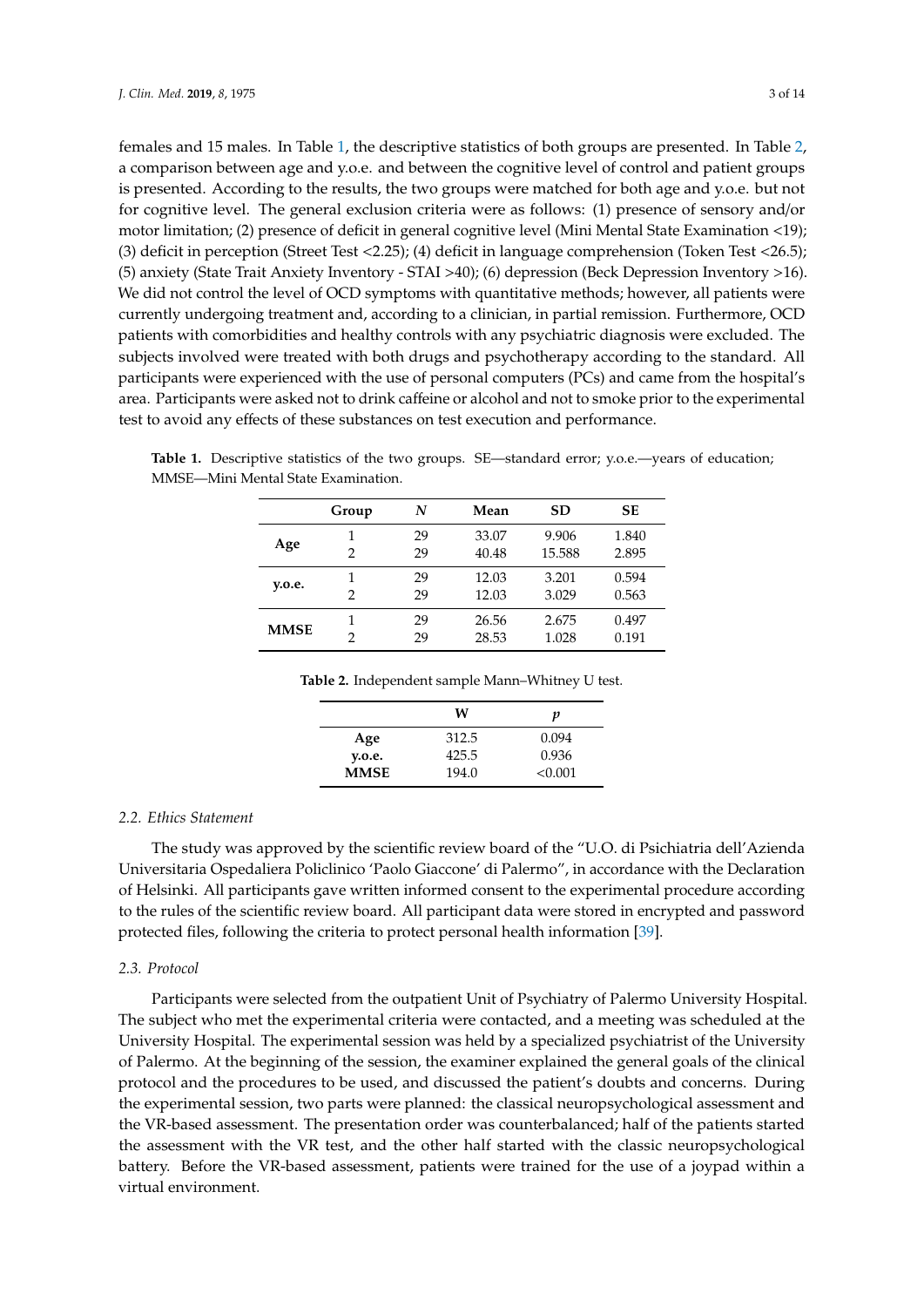#### *2.4. Neuropsychological Battery*

To understand the cognitive profile of the participants, a complete neuropsychological battery was administered. A Mini Mental State Evaluation (MMSE) [\[40\]](#page-12-6) was administered to assess the general cognitive level. To assess verbal memory, the Digit Span (Digit S) Test [\[41\]](#page-12-7) was used to assess short-term memory, the Short Story Recall Test and the Paired-Associate Learning Test (PALT) [\[42\]](#page-12-8) were used to assess long-term memory, and the Corsi Span (Corsi S) and the Corsi Block Task (Corsi BT) [\[41\]](#page-12-7) were used for the assessment of short- and long-term spatial memory. For analysis of the executive domain, several tests were used: the Frontal Assessment Battery (FAB) [\[43\]](#page-12-9), a general battery to assess frontal lobe functions, the Trail Making Test (TMT, forms A, B, and B-A) [\[44\]](#page-12-10) for the assessment of selective attention, and the Tower of London (TOL) Test [\[45\]](#page-12-11) for the assessment of planning abilities. Also, a Phonemic Fluency (PF) Test and a Semantic Fluency (SF) Test [\[46\]](#page-12-12) were used. All scores of the tests were corrected for age, education level, and gender where appropriate.

#### *2.5. VMET*

The assessment protocol was created with NeuroVR (Version 2.0, Istituto Auxologico Italiano, Milan, Italy), a free software where the user can modify a pre-existing virtual environment by selecting contents from a database of objects (both two- and three-dimensional (2D and 3D)) and videos [\[47\]](#page-12-13), expanded with NeuroVirtual 3D [\[48\]](#page-12-14). The scene was visualized in the player using non-immersive displays. The task took place in a virtual supermarket shown on a laptop screen, and the patient had to use a joypad to move around the environment. All users were trained for virtual reality use in another smaller shop, specifically designed for training purposes. In the virtual supermarket, all products were organized in categories such as beverages, fruits and vegetables, breakfast foods, hygiene products, frozen foods, garden products, and animal products.

### *2.6. VMET Scoring*

Before starting the task, the participants received a shopping list, a sheet with the rules, a map of the supermarket, information about the supermarket (opening and closing times, products on sale, etc.), a pen, and a wristwatch. The examiner read and explained all the information relative to the subject in order to guarantee complete understanding. The VMET test was composed of four main tasks. The first involved purchasing six items (e.g., one product on sale). The second involved asking the examiner information about one item to be purchased. The third involved writing the shopping list 5 min after beginning the test. The fourth involved responding to some questions at the end of the virtual session by using the given materials (e.g., the closing time of the virtual supermarket). The rules that the patients had to follow to complete the task were as follows: (1) they had to execute all the proposed tasks; (2) they could execute all tasks in any order; (3) they could not go to a place unless it was a part of a task; (4) they could not pass through the same passage more than once; (5) they could not buy more than two items per category (looking at the chart); (6) they had to take as little time as possible to complete the exercise; (7) they could not talk to the researcher unless this was a part of the task; (8) they had to go to their "shopping cart" 5 min after the beginning of the task and make a list of all their products. After the explanation of the material, the clinician measured the time, stopping it when the participant said they finished the task. During the assessment, the examiner recorded all the participant's behaviors in the virtual environment according to a predefined form. To better understand the patient's work, the following items were recorded [\[49\]](#page-12-15): task failures (total and partial), inefficiencies, strategies, rule breaks, and interpretation failures. When a subtask was not totally completed, a task failure occurred, and the scoring range for total errors was from 11 (all 11 subtasks were correctly done) to 33 (all 11 subtasks were incorrectly done). To calculate the scoring for each task, the scale ranged from  $1-3$  ( $1 =$  the task was performed correctly;  $2 =$  the participant performed part of the task;  $3 =$  the participant totally omitted the task). An inefficiency was deemed a behavior that could prevent the correct execution of the tasks, such as not grouping similar tasks when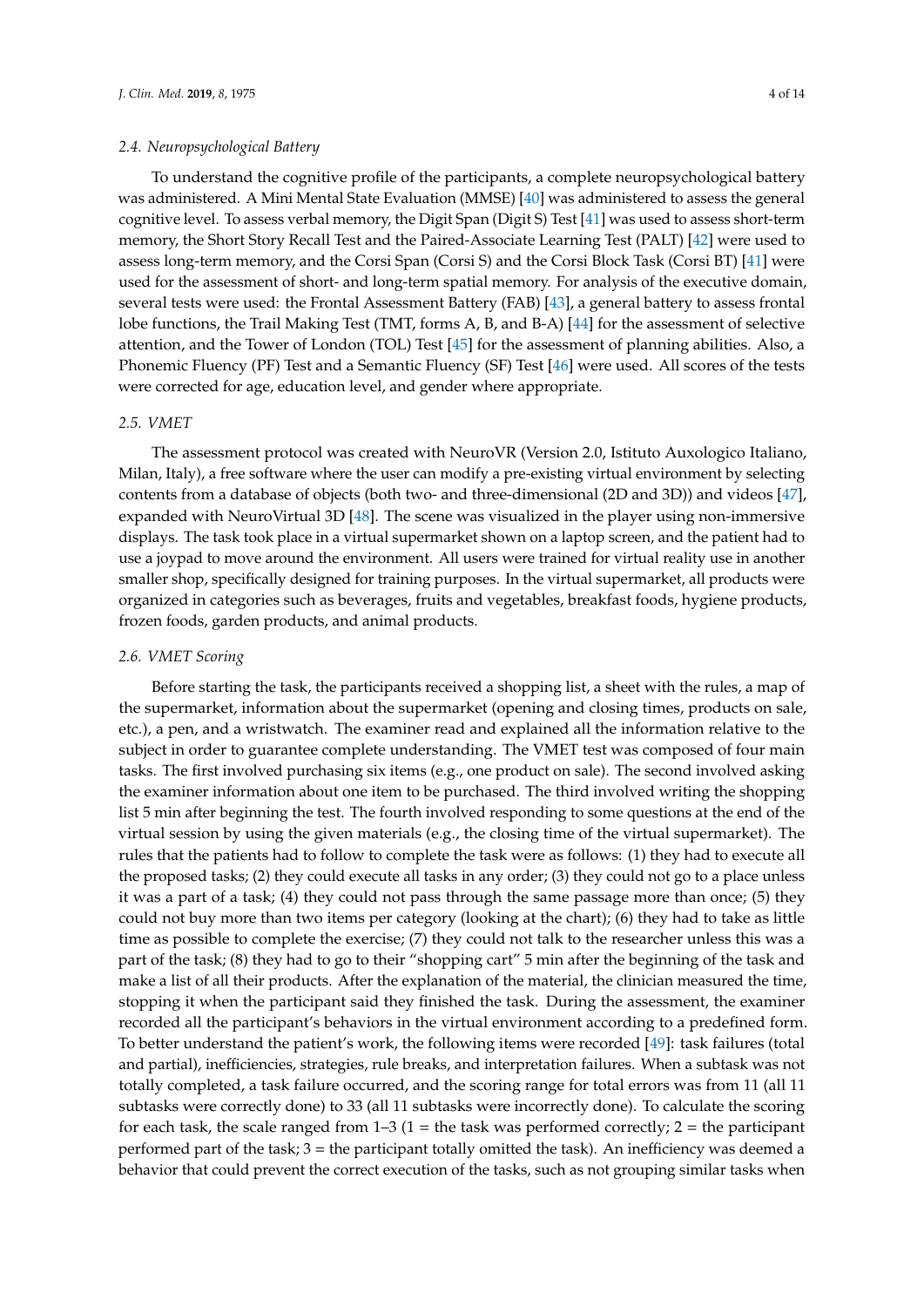possible. The general scoring range was from eight (several inefficiencies) to 32 (no inefficiencies), and the scoring scale for each inefficiency was from  $1-4$  ( $1 =$  always;  $2 =$  more than once;  $3 =$  once; 4 = never). To analyze the strategies, 13 behaviors that facilitated carrying out the tasks were evaluated, such as accurate planning before starting a specific subtask. The scoring scale for each strategy was from  $1-4$  ( $1 =$  always;  $2 =$  more than once;  $3 =$  once;  $4 =$  never), and the total score ranged from 13 (good strategies) to 52 (no strategies). A rule break occurred when patients violated one or more of the eight rules listed (e.g., talking with the examiner when not necessary). The scoring scale for each rule break was from  $1-4$  ( $1 =$  always;  $2 =$  more than once;  $3 =$  once;  $4 =$  never) and the total score ranged from eight (a large number of rule breaks) to 32 (no rule breaks). Finally, an interpretation failure occurred when the requirements of particular tasks were misunderstood, for example, when a participant thought that the subtasks all had to be done in the order presented on the information sheet. The general score ranged from three (a large number of interpretation failures) to six (no interpretation failures), and the score for each interpretation failure ranged from  $1-2$  ( $1 = yes$ ;  $2 = no$ ). Furthermore, for every subtask, we analyzed the following variables: (1) sustained attention; (2) maintaining the correct sequence of the task; (3) remembering the instructions; (4) divided attention; (5) correct organization of the materials; (6) self-corrections; (7) absence of perseverations. The general score ranged from seven (no errors) to 14 (a large number of errors), and the score for each interpretation failure ranged from 1–2  $(1 = yes; 2 = no)$ . According to the analysis prosed by Cipresso and colleagues [\[35\]](#page-12-2), we analyzed three subtasks that they recognized as particularly crucial in the OCD patients' performance: (1) "going to the shopping chart after 5 min"; (2) "buying two products instead of just one"; (3) "going into a specific place and asking the examiner what to buy". These tasks represented a break during the normal task execution because they required a different, confusing, or stopping behavior, which required attention and the elaboration of different information at the same time. These tasks represented a "break in time", a "break in choice", and a "break in social rules", respectively.

#### *2.7. Data Analysis*

Data were analyzed with the aid of the statistical software STATA MP-Parallel Edition (Release 14.0, StataCorp LP, College Station, Texas) Orange (Version 3.3.5, Universitas Labacensis, Ljubljana and Portorož, Slovenia) with Python (Version 3.4, Python Software Foundation, Beaverton, OR, USA), JASP (Version 0.7.1.4, University of Amsterdam, Nieuwe Achtergracht, Amsterdam, The Netherlands) [\[50\]](#page-12-16). Comparisons between patients and controls were done by using a series of independent sample *t*-tests. To classify data, we used the following approaches [\[51,](#page-12-17)[52\]](#page-12-18):

- Logistic regression classification algorithm with ridge regularization;
- Random forest classification using an ensemble of decision trees;
- Support vector machine (SVM), to map inputs to higher-dimensional feature spaces that best separated different classes.

Specifications about the algorithms used for computational data analyses can be found in the seminal article recently published by Zhou and colleagues (https://[bmcmedinformdecismak.](https://bmcmedinformdecismak.biomedcentral.com/track/pdf/10.1186/s12911-019-0890-0) [biomedcentral.com](https://bmcmedinformdecismak.biomedcentral.com/track/pdf/10.1186/s12911-019-0890-0)/track/pdf/10.1186/s12911-019-0890-0)

#### **3. Results**

Table [3](#page-5-0) shows the results of OCD patients compared with normative data. The results showed intact cognitive levels in these patients.

Tables [4](#page-5-1) and [5](#page-6-0) report the sample descriptive statistics for the neuropsychological battery and the VMET scores, respectively. Table [6](#page-7-0) indicates the independent sample *t*-tests comparing OCD patients with controls, for both the executive function domain and the other cognitive domains. On the other hand, Table [7](#page-7-1) reports the independent sample *t*-tests for the VMET scoring.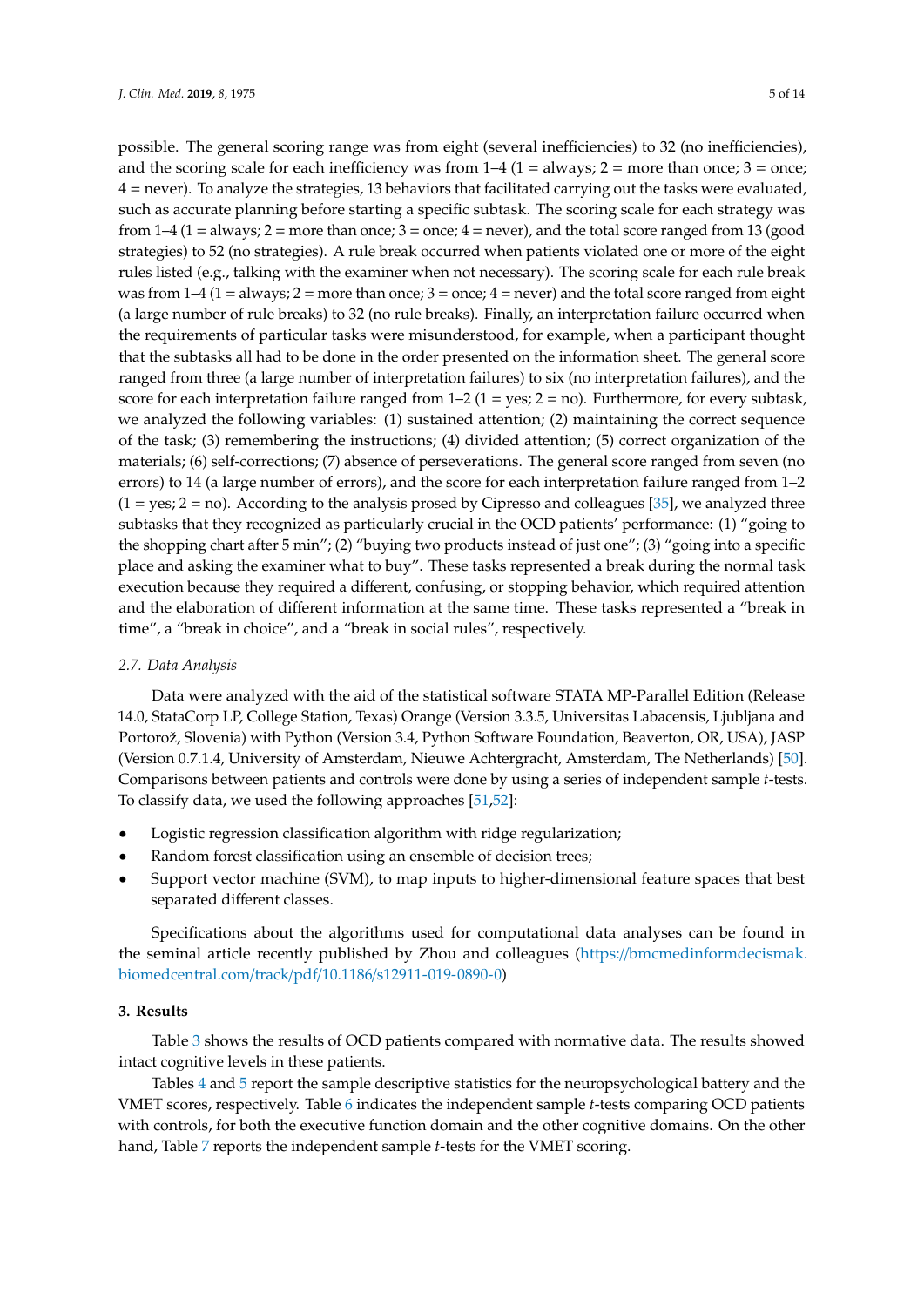| Test                                  | Mean               | <b>Standard Deviation</b> | <b>Normative Data</b> |
|---------------------------------------|--------------------|---------------------------|-----------------------|
| <b>MMSE</b>                           | 26.56              | 2.68                      | >18                   |
| Frontal Assessment Battery (FAB)      | 14.97              | 1.4                       | >13.5                 |
| Trail Making Task A (TMTA)            | 63.07              | 23.58                     | < 93                  |
| Trail Making Task B (TMTB)            | 191.93             | 112.04                    | < 282                 |
| Trail Making Task B-A (TMTBA)         | 129.93             | 100.27                    | < 186                 |
| Phonemic Fluency (PF)                 | 27.38              | 9.42                      | >16                   |
| Semantic Fluency (SF)                 | 33.69              | 8.43                      | >24                   |
| Tower of London (TOL)                 | 22.72 <sup>a</sup> | 5.45                      | Not available         |
| Digit Span (Digit S)                  | 5.28               | 1.09                      | >3.5                  |
| Paired-Associate Learning Test (PALT) | 10.84              | 4.04                      | > 6                   |
| Corsi Span (Corsi S)                  | 4.51               | 0.78                      | >3.5                  |
| <b>Short Story</b>                    | 12.62              | 5.24                      | >7.5                  |
| Corsi Block Task (Corsi BT)           | 16.09              | 8.21                      | >5.5                  |

<span id="page-5-0"></span>**Table 3.** Neuropsychological battery in obsessive–compulsive disorder (OCD) patients compared to deficit level in normative sample.

<sup>a</sup> Normally considered non-pathological level.

<span id="page-5-1"></span>**Table 4.** Classical neuropsychological battery descriptive statistics (Group 1: OCD patients; Group 2: controls).

| <b>Test</b>  | Group          | $\mathbf{N}$ | Mean    | <b>SD</b> | <b>SE</b> |
|--------------|----------------|--------------|---------|-----------|-----------|
|              | 1              | 29           | 26.565  | 2.675     | 0.497     |
| <b>MMSE</b>  | $\overline{2}$ | 29           | 28.532  | 1.028     | 0.191     |
|              | $\mathbf{1}$   | 29           | 14.965  | 1.403     | 0.261     |
| FAB          | $\overline{2}$ | 20           | 16.274  | 0.849     | 0.190     |
| <b>TMTA</b>  | $\mathbf{1}$   | 29           | 63.069  | 23.584    | 4.379     |
|              | $\overline{2}$ | 29           | 37.632  | 15.624    | 2.901     |
|              | $\mathbf{1}$   | 29           | 191.310 | 112.041   | 20.806    |
| <b>TMTB</b>  | $\overline{2}$ | 29           | 95.448  | 46.144    | 8.569     |
|              | $\mathbf{1}$   | 29           | 129.931 | 100.269   | 18.619    |
| <b>TMTBA</b> | $\overline{2}$ | 29           | 58.616  | 45.439    | 8.438     |
|              | $\mathbf{1}$   | 29           | 27.379  | 9.420     | 1.749     |
| PF           | $\overline{2}$ | 29           | 41.138  | 11.192    | 2.078     |
|              | $\mathbf{1}$   | 29           | 33.690  | 8.431     | 1.566     |
| <b>SF</b>    | $\overline{2}$ | 29           | 48.172  | 10.275    | 1.908     |
|              | $\mathbf{1}$   | 29           | 22.724  | 5.450     | 1.012     |
| <b>TOL</b>   | $\overline{2}$ | 29           | 28.448  | 3.582     | 0.665     |
| Digit S      | $\mathbf{1}$   | 29           | 5.284   | 1.087     | 0.202     |
|              | $\overline{2}$ | 29           | 6.010   | 0.847     | 0.157     |
|              | $\mathbf{1}$   | 29           | 10.845  | 4.036     | 0.749     |
| <b>PALT</b>  | $\overline{2}$ | 20           | 13.072  | 4.759     | 1.064     |
|              | $\mathbf{1}$   | 29           | 4.508   | 0.778     | 0.144     |
| Corsi S      | $\overline{2}$ | 29           | 6.345   | 2.660     | 0.494     |
| Short Story  | $\mathbf{1}$   | 29           | 12.621  | 5.242     | 0.973     |
|              | $\overline{2}$ | 29           | 14.491  | 4.454     | 0.827     |
|              | $\mathbf{1}$   | 29           | 16.091  | 8.208     | 1.524     |
| Corsi BT     | $\overline{2}$ | 29           | 21.239  | 5.843     | 1.085     |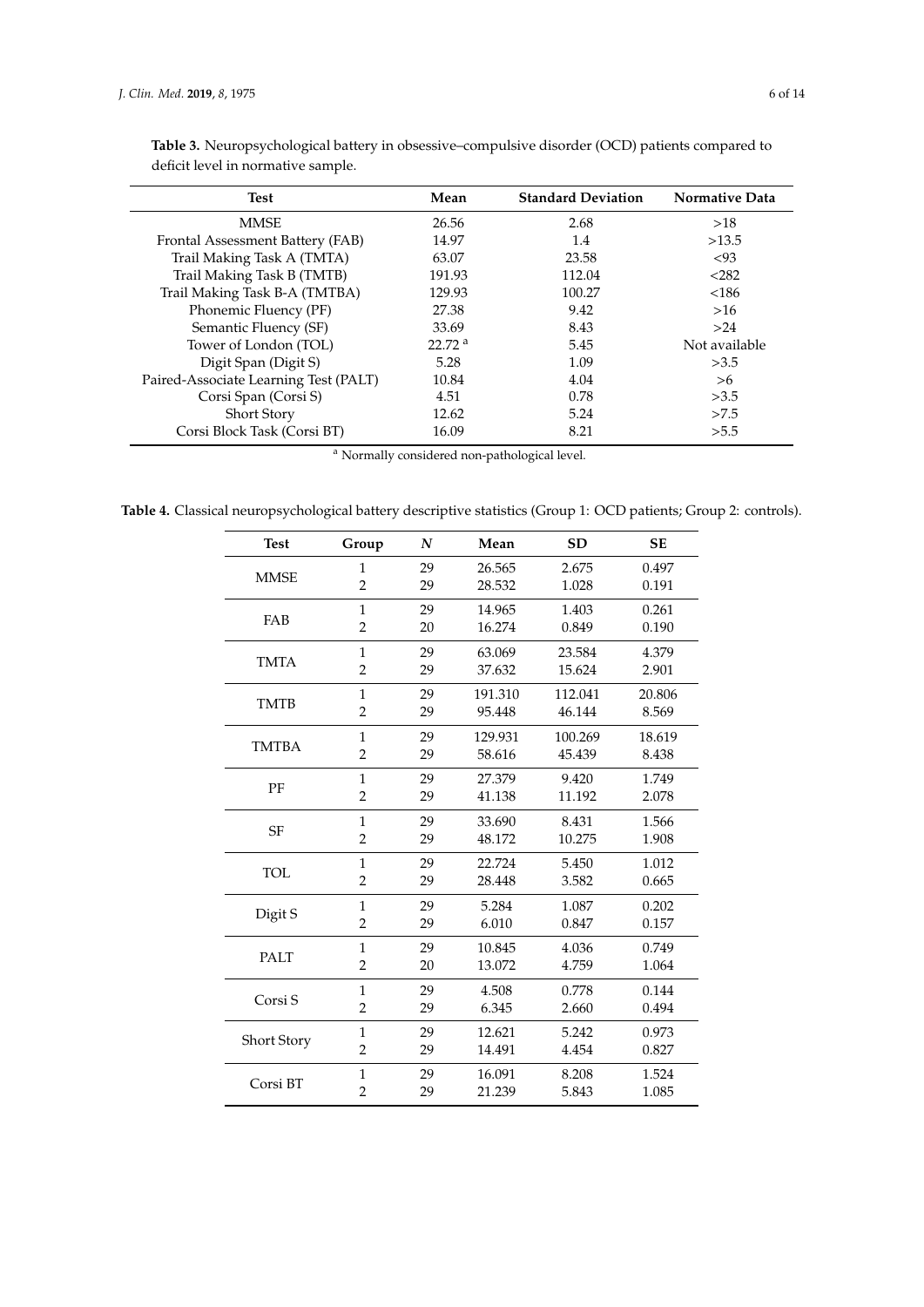<span id="page-6-0"></span>

| <b>VMET</b>             | Group          | $\boldsymbol{N}$ | Mean    | <b>SD</b> | <b>SE</b> |
|-------------------------|----------------|------------------|---------|-----------|-----------|
|                         | $\mathbf{1}$   | 29               | 17.276  | 2.840     | 0.527     |
| Errors                  | $\overline{2}$ | 29               | 13.897  | 1.633     | 0.303     |
| Break in time           | $\mathbf{1}$   | 29               | 13.379  | 2.821     | 0.524     |
|                         | $\overline{2}$ | 29               | 11.655  | 2.844     | 0.528     |
| Break in choice         | $\mathbf{1}$   | 29               | 9.655   | 1.951     | 0.362     |
|                         | $\overline{2}$ | 29               | 8.379   | 0.979     | 0.182     |
| Break in social rules   | $\mathbf{1}$   | 29               | 10.517  | 2.181     | 0.405     |
|                         | $\overline{2}$ | 29               | 8.793   | 1.544     | 0.287     |
| Inefficiencies          | $\mathbf{1}$   | 29               | 22.552  | 4.733     | 0.879     |
|                         | $\overline{2}$ | 29               | 24.379  | 6.439     | 1.196     |
| Rule break              | $\mathbf{1}$   | 29               | 21.172  | 3.733     | 0.693     |
|                         | $\overline{2}$ | 29               | 22.897  | 5.453     | 1.013     |
| Strategies              | $\mathbf{1}$   | 29               | 36.414  | 7.238     | 1.344     |
|                         | $\overline{2}$ | 29               | 31.793  | 6.298     | 1.170     |
| Interpretation failures | $\mathbf{1}$   | 29               | 5.207   | 0.940     | 0.175     |
|                         | $\overline{2}$ | 29               | 5.241   | 0.872     | 0.162     |
|                         | $\mathbf{1}$   | 29               | 649.448 | 320.076   | 59.437    |
| Time                    | $\overline{2}$ | 29               | 595.759 | 266.793   | 49.542    |
| Sustained attention     | $\mathbf{1}$   | 29               | 8.345   | 1.610     | 0.299     |
|                         | $\overline{2}$ | 29               | 7.759   | 0.830     | 0.154     |
| Sequence                | $\mathbf{1}$   | 29               | 8.241   | 1.640     | 0.305     |
|                         | $\overline{2}$ | 29               | 7.828   | 0.805     | 0.149     |
| Instructions            | $\mathbf{1}$   | 29               | 8.276   | 1.623     | 0.301     |
|                         | $\overline{2}$ | 29               | 7.517   | 0.634     | 0.118     |
| Divided attention       | $\mathbf{1}$   | 29               | 10.448  | 2.667     | 0.495     |
|                         | $\overline{2}$ | 29               | 8.276   | 1.556     | 0.289     |
| Organization            | $\mathbf{1}$   | 29               | 10.483  | 3.158     | 0.586     |
|                         | $\overline{2}$ | 29               | 8.000   | 1.282     | 0.238     |
|                         | $\mathbf{1}$   | 29               | 9.241   | 1.902     | 0.353     |
| Self-corrections        | $\overline{2}$ | 29               | 7.759   | 0.786     | 0.146     |
|                         | $\mathbf{1}$   | 29               | 8.724   | 1.830     | 0.340     |
| Perseverations          | $\overline{2}$ | 29               | 7.414   | 0.682     | 0.127     |

**Table 5.** Virtual multiple errands test (VMET) descriptive analysis.

Clearly, both the neuropsychological battery and the VMET scores were able to differentiate patients from healthy controls; however, the mean scores of the neuropsychological battery for both patients and healthy controls were situated in the normal range (Table [3\)](#page-5-0). Because of this fact, it is important to define classification models able to identify mutual information among the variables to make predictions based on a limited number of tests in a clinical setting. To pursue this aim, we ran three different learning algorithms for a cross-validation based on logistic regression, random forest, and support vector machine. Two different models were built: one based on classical neuropsychological tests for executive functions (FAB, TMTA, TMTB, TMTBA, TOL, PF, and SF) and the other one by also adding the previously defined VMET scores. Results of the two cross-validations can be seen in Table [8.](#page-8-0)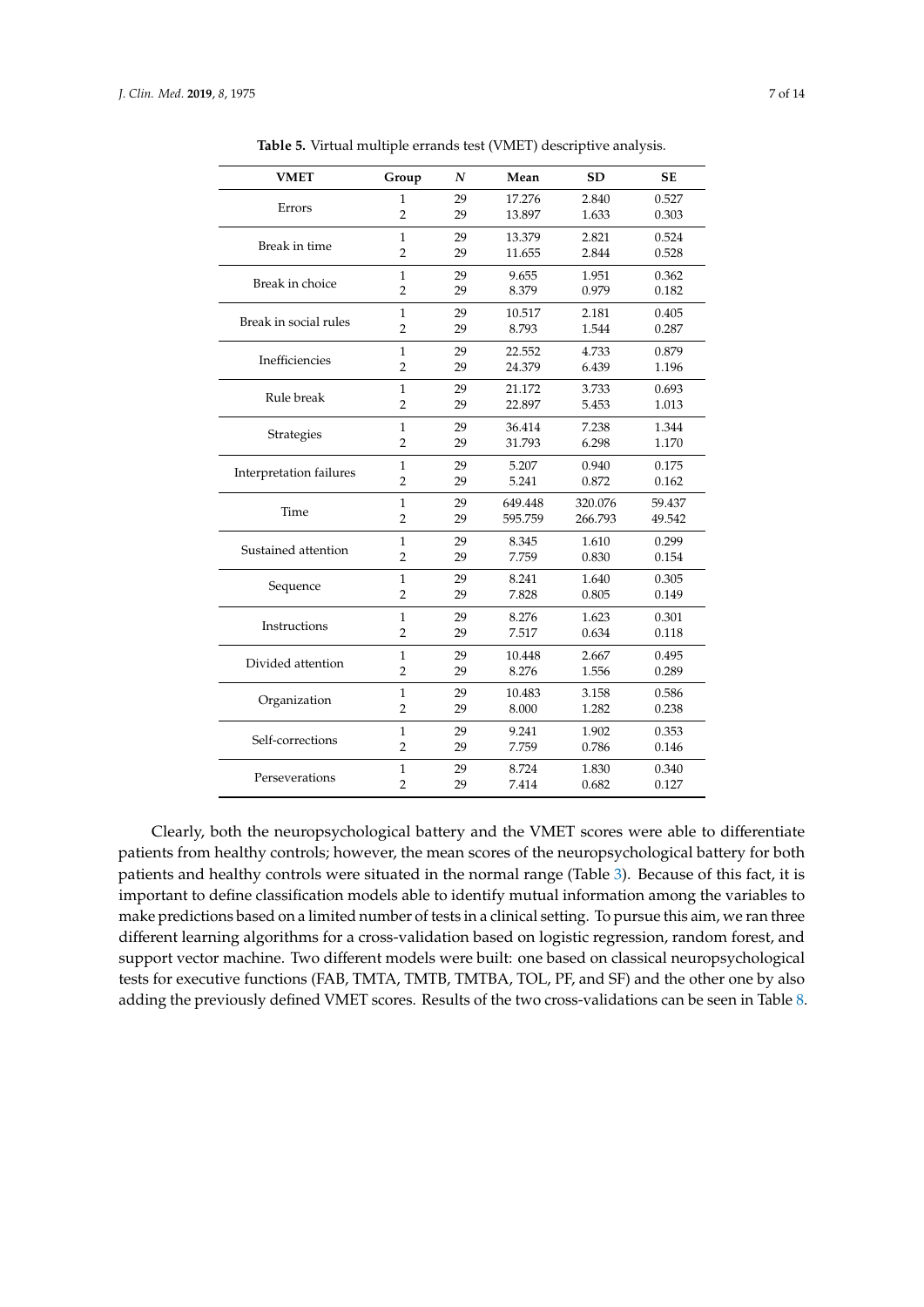| Test                               | t        | df    | p       | <b>Mean Difference</b> | <b>SE Difference</b> | Cohen's d |
|------------------------------------|----------|-------|---------|------------------------|----------------------|-----------|
| <b>Executive Function Domain L</b> |          |       |         |                        |                      |           |
| FAB                                | $-4.061$ | 46.36 | < 0.001 | $-1.309$               | 0.322                | $-1.082$  |
| TMTA                               | 4.842    | 48.61 | < 0.001 | 25.437                 | 5.253                | 1.272     |
| TMTB                               | 4.260    | 37.23 | < 0.001 | 95.862                 | 22.501               | 1.119     |
| TMTBA                              | 3.489    | 39.04 | 0.001   | 71.315                 | 20.442               | 0.916     |
| PF                                 | $-5.065$ | 54.42 | < 0.001 | $-13.759$              | 2.717                | $-1.330$  |
| SF                                 | $-5.868$ | 53.94 | < 0.001 | $-14.483$              | 2.468                | $-1.541$  |
| TOL                                | $-4.726$ | 48.38 | < 0.001 | $-5.724$               | 1.211                | $-1.241$  |
| Other Cognitive Domains            |          |       |         |                        |                      |           |
| <b>MMSE</b>                        | $-3.696$ | 36.10 | < 0.001 | $-1.967$               | 0.532                | $-0.971$  |
| Digit S                            | $-2.836$ | 52.84 | 0.006   | $-0.726$               | 0.256                | $-0.745$  |
| <b>PALT</b>                        | $-1.712$ | 36.44 | 0.095   | $-2.228$               | 1.301                | $-0.513$  |
| Corsi S                            | $-3.568$ | 32.75 | 0.001   | $-1.837$               | 0.515                | $-0.937$  |
| <b>Short Story</b>                 | $-1.465$ | 54.58 | 0.149   | $-1.871$               | 1.277                | $-0.385$  |
| Corsi BT                           | $-2.752$ | 50.58 | 0.008   | $-5.149$               | 1.871                | $-0.723$  |

<span id="page-7-0"></span>**Table 6.** Independent sample *t*-Test comparing OCD patients vs. controls for neuropsychological battery. df—degrees of freedom.

*Note.* For all tests, variances of groups were not assumed equal.

**Table 7.** Independent sample *t*-test for VMET index.

<span id="page-7-1"></span>

| <b>VMET</b>             | t        | df    | $\boldsymbol{p}$ | <b>Mean Difference</b> | <b>SE Difference</b> | Cohen's $d$ |
|-------------------------|----------|-------|------------------|------------------------|----------------------|-------------|
| <b>Errors</b>           | 5.555    | 56.00 | < 0.001          | 3.379                  | 0.608                | 1.459       |
| Break in time           | 2.318    | 56.00 | 0.024            | 1.724                  | 0.744                | 0.609       |
| Break in choice         | 3.148    | 56.00 | 0.003            | 1.276                  | 0.405                | 0.827       |
| Break in social rules   | 3.474    | 56.00 | < 0.001          | 1.724                  | 0.496                | 0.912       |
| Inefficiencies          | $-1.232$ | 56.00 | 0.223            | $-1.828$               | 1.484                | $-0.323$    |
| Rule break              | $-1.405$ | 56.00 | 0.166            | $-1.724$               | 1.227                | $-0.369$    |
| <b>Strategies</b>       | 2.593    | 56.00 | 0.012            | 4.621                  | 1.782                | 0.681       |
| Interpretation failures | $-0.145$ | 56.00 | 0.885            | $-0.034$               | 0.238                | $-0.038$    |
| Time                    | $-0.033$ | 56.00 | 0.974            | $-2.117$               | 64.666               | $-0.009$    |
| Sustained attention     | 1.743    | 56.00 | 0.087            | 0.586                  | 0.336                | 0.458       |
| Sequence                | 1.220    | 56.00 | 0.228            | 0.414                  | 0.339                | 0.320       |
| Instructions            | 2.344    | 56.00 | 0.023            | 0.759                  | 0.324                | 0.616       |
| Divided attention       | 3.789    | 56.00 | < 0.001          | 2.172                  | 0.573                | 0.995       |
| Organization            | 3.923    | 56.00 | < 0.001          | 2.483                  | 0.633                | 1.030       |
| Self-corrections        | 3.879    | 56.00 | < 0.001          | 1.483                  | 0.382                | 1.019       |
| Perseverations          | 3.613    | 56.00 | < 0.001          | 1.310                  | 0.363                | 0.949       |

*Note.* For all tests, variances of groups were assumed equal.

**Table 8.** Classification table. Three learning algorithms were compared, namely, logistic regression (LogReg), random forest, and support vector machine (SVM). In the first analysis (Panel A), the classifications were run referring to the classic neuropsychological test used for executive functions. In the second analysis (Panel B), VMET scores were added to the classic test for the classification learning algorithm [\[53–](#page-12-19)[55\]](#page-13-0).

| Panel A: Classification with classic neuropsychological test for executive functions. |                                     |           |       |           |               |  |  |  |
|---------------------------------------------------------------------------------------|-------------------------------------|-----------|-------|-----------|---------------|--|--|--|
| <b>Features:</b>                                                                      | FAB, TMTA, TMTB, TMTBA, TOL, PF, SF |           |       |           |               |  |  |  |
| Sampling type:                                                                        | Stratified 10-fold cross-validation |           |       |           |               |  |  |  |
| Target class:                                                                         | Average over classes                |           |       |           |               |  |  |  |
| Method                                                                                | <b>AUC</b>                          | <b>CA</b> | F1    | Precision | <b>Recall</b> |  |  |  |
| LogReg                                                                                | 0.742                               | 0.741     | 0.746 | 0.733     | 0.759         |  |  |  |
| Random forest                                                                         | 0.817                               | 0.810     | 0.800 | 0.846     | 0.759         |  |  |  |
| <b>SVM</b>                                                                            | 0.783                               | 0.776     | 0.787 | 0.750     | 0.828         |  |  |  |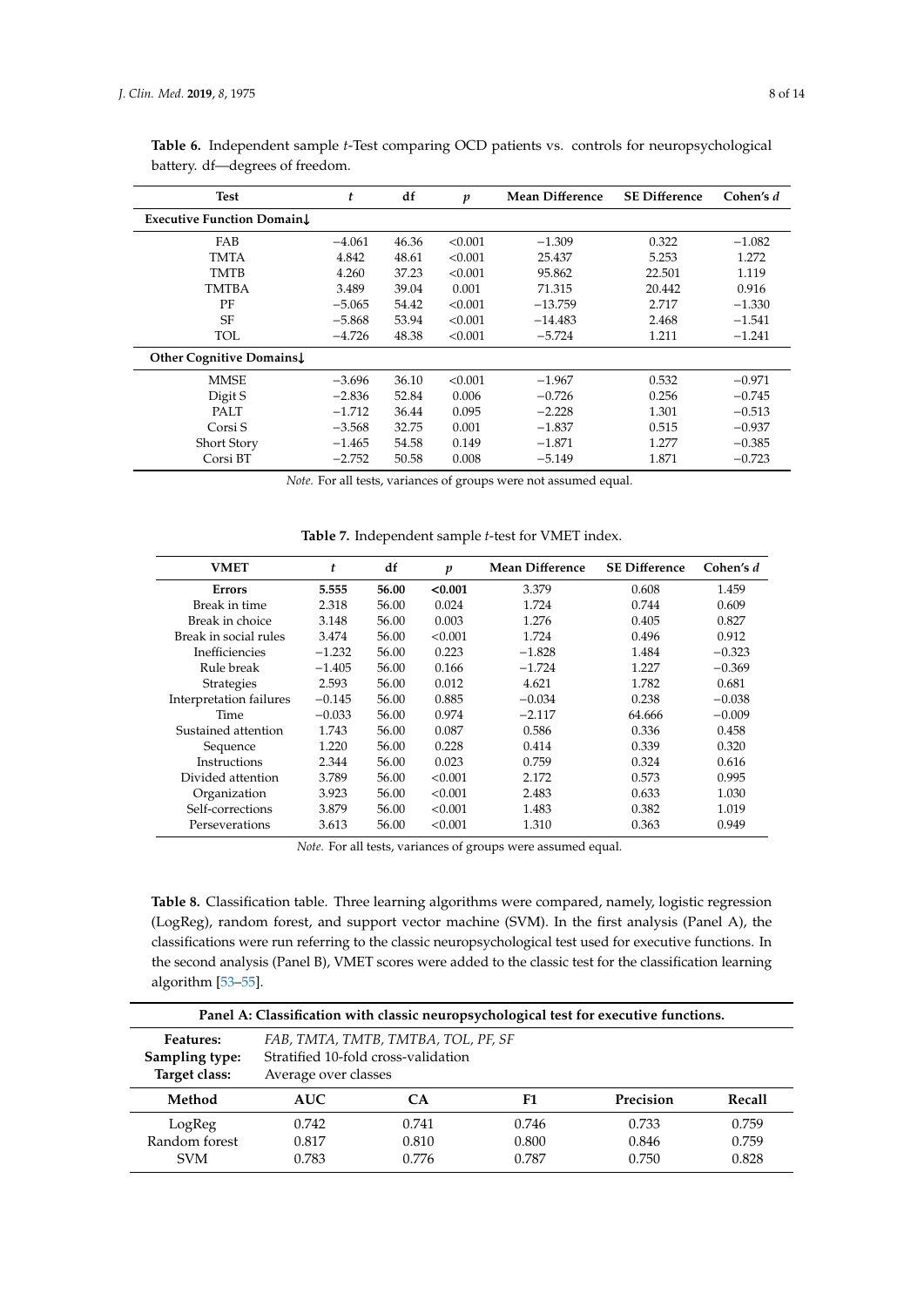<span id="page-8-0"></span>

| Panel B: Classification with classic neuropsychological test for executive functions and the VMET. |                                                                                                                                                                                                                                                                                           |                                     |       |           |        |  |  |  |
|----------------------------------------------------------------------------------------------------|-------------------------------------------------------------------------------------------------------------------------------------------------------------------------------------------------------------------------------------------------------------------------------------------|-------------------------------------|-------|-----------|--------|--|--|--|
| <b>Features</b>                                                                                    | FAB, TMTB, TMTA, TMTBA, TOL, PF, SF, ERRORS, break in time, break in choice, break in<br>social rules, inefficiencies, rule break, strategies, interpretation failures, sustained attention,<br>sequence, instructions, divided attention, organization, self-corrections, perseverations |                                     |       |           |        |  |  |  |
| Sampling type                                                                                      |                                                                                                                                                                                                                                                                                           | Stratified 10-fold cross-validation |       |           |        |  |  |  |
| <b>Target class</b>                                                                                | Average over classes                                                                                                                                                                                                                                                                      |                                     |       |           |        |  |  |  |
| Method                                                                                             | <b>AUC</b>                                                                                                                                                                                                                                                                                | <b>CA</b>                           | F1    | Precision | Recall |  |  |  |
| LogReg                                                                                             | 0.700                                                                                                                                                                                                                                                                                     | 0.707                               | 0.702 | 0.714     | 0.690  |  |  |  |
| Random forest                                                                                      | 0.850                                                                                                                                                                                                                                                                                     | 0.845                               | 0.852 | 0.812     | 0.897  |  |  |  |
| <b>SVM</b>                                                                                         | 0.775                                                                                                                                                                                                                                                                                     | 0.776                               | 0.772 | 0.786     | 0.759  |  |  |  |

**Table 8.** *Cont.*

AUC (area under the receiver operating characteristic (ROC) curve) is the area under the classic receiver operating characteristic curve. CA (classification accuracy) represents the proportion of examples correctly classified. F1 represents the weighted harmonic average of precision and recall (see below). Precision represents the proportion of true positives among all instances classified as positive. In our case, this was the proportion of OCD patients correctly identified as patients and not controls. Recall represents the proportion of true positives among the positive instances in our data, i.e., the number of OCD patients diagnosed as patients instead of controls.<br> $\blacksquare$ 

Finally, a classification tree for both models was built based on feature selection, choosing entropy Finally, a classification tree for both models was built based on feature selection, choosing as a measure of homogeneity [\[56](#page-13-1)-58] for split selection (Figures [1](#page-8-1) and [2\)](#page-9-0). Small circles indicate the ratio of classifications reported inside the rectangle in terms of percentage of correctness in recognizing the specific characteristics. The colors indicate classification as one of the two groups: blue for OCD patients, red for control participants.

<span id="page-8-1"></span>

**Figure 1.** Classification tree using classic neuropsychological test for executive functions.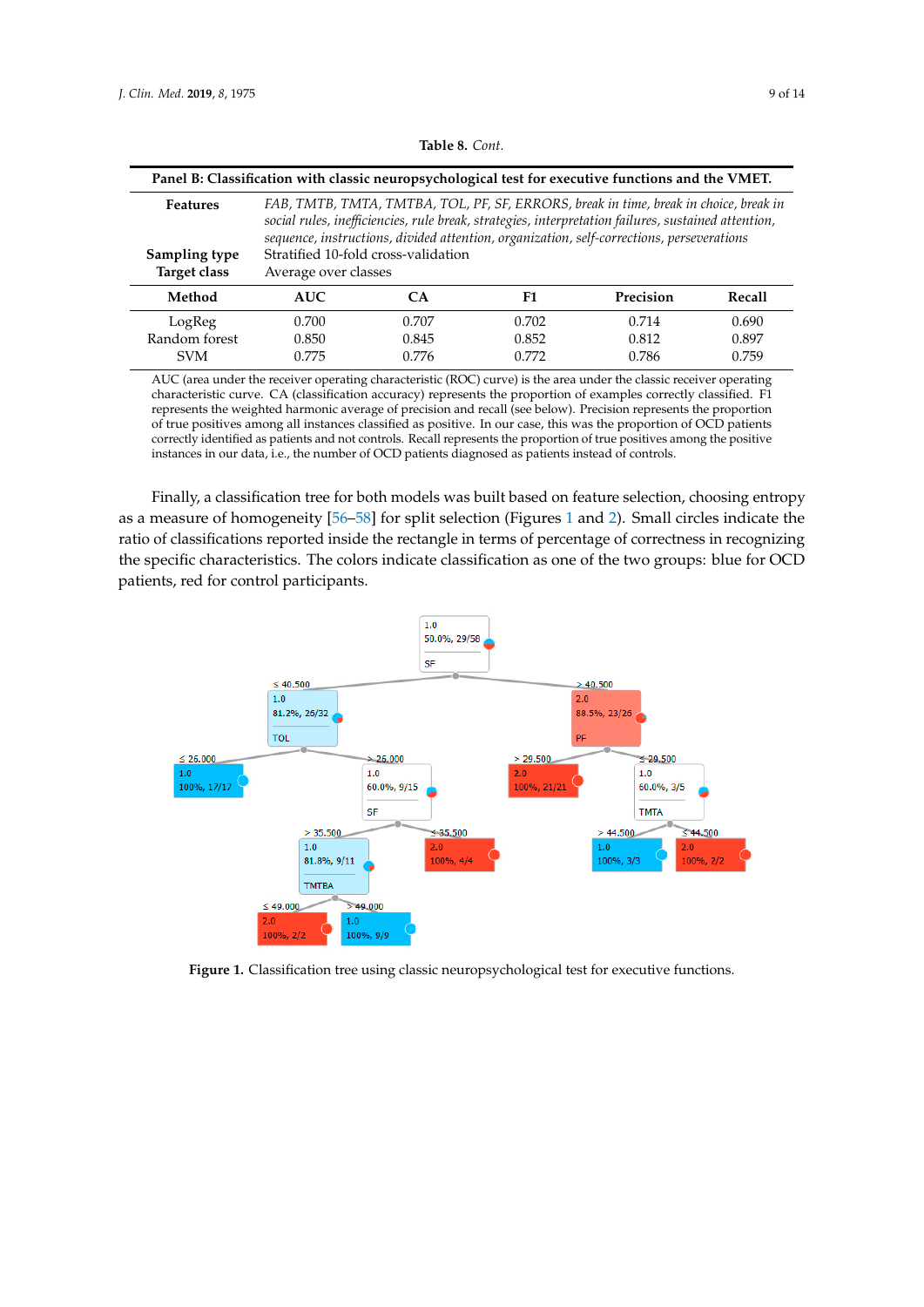<span id="page-9-0"></span>

**Figure 2.** Classification tree using the classic test for executive functions and the virtual multiple errands test (VMET).

#### **Figure 2.** Classification tree using the classic test for executive functions and the virtual multiple **4. Discussion**

patients and controls. To this purpose, we used the virtual version of the multiple errands test and a classic neuropsychological battery. On the other hand, our purpose was to find a method to discriminate the two groups in a better way. Indeed, the goal was scaled on the minimal number of variables The general aim of this study was twofold. Firstly, we investigated executive functions in OCD possible to pursue an ecological assessment of executive functions with these patients. VMET was demonstrated to be effective in the assessment of several patients, such as for OCD [\[35\]](#page-12-2), Parkinson's disease [\[28\]](#page-11-13), and stroke [\[49\]](#page-12-15); however, previous studies focused on single scores, such as time, total and partial errors, inefficiencies, and others. In this study, we exploited the multivariate nature of the VMET for the assessment of a particular patient sample (i.e., OCD), where dysfunction is slightly higher than or equal to a normative sample. Thus, this aim shed new light on using multidimensional scaling for understanding the deficits of executive functions.

The results showed a clear difference between OCD patients and the control group, particularly in executive functions, as highlighted in Table [4](#page-5-1) for the classic neuropsychological test and Table [5](#page-6-0) for most of the VMET scores. However, the complexity of a complete neuropsychological battery with the complete execution of VMET hindered the assessment of these patients. With this limitation in mind, we used computational techniques, which are also used in VR settings [\[59\]](#page-13-3), to advance our knowledge based on consistent and relevant data from the sample presented. The first strategy was to understand the classification ability within the sample with a supervised machine learning approach. The results showed precision levels between 71.4% and 84.6%, making us confident of the goodness of fit of the model to data. This result is important since, on the one hand, it allowed discriminating OCD patients from healthy subjects (see Table [6,](#page-7-0) where results are all related to such a domain). On the other hand, at the clinical level, we need to reduce complexity and, consequently, the number of used tests. To this purpose, we opted for a visual classification tree to provide clear indications (based on data) of heuristic choice (Figures [1](#page-8-1) and [2\)](#page-9-0). The main and most encouraging result was that, by using both the classic neuropsychological battery and the VMET scores, we obtained a tree based on only five variables (Figure [2\)](#page-9-0), two of which are VMET-based and, not surprisingly, particularly related to OCD patients (errors and divided attention).

Even if the tree based on classic neuropsychological battery (Figure [1\)](#page-8-1) could provide a useful tool for patient evaluation, it does not represent a simple tool to be used for the assessment of executive functions as a whole. On the other hand, the tree based on semantic and phonemic fluency, as well as the TOL and the two VMET scores (Figure [2\)](#page-9-0), can be very useful as a shortened model for the assessment of executive functions in OCD patients.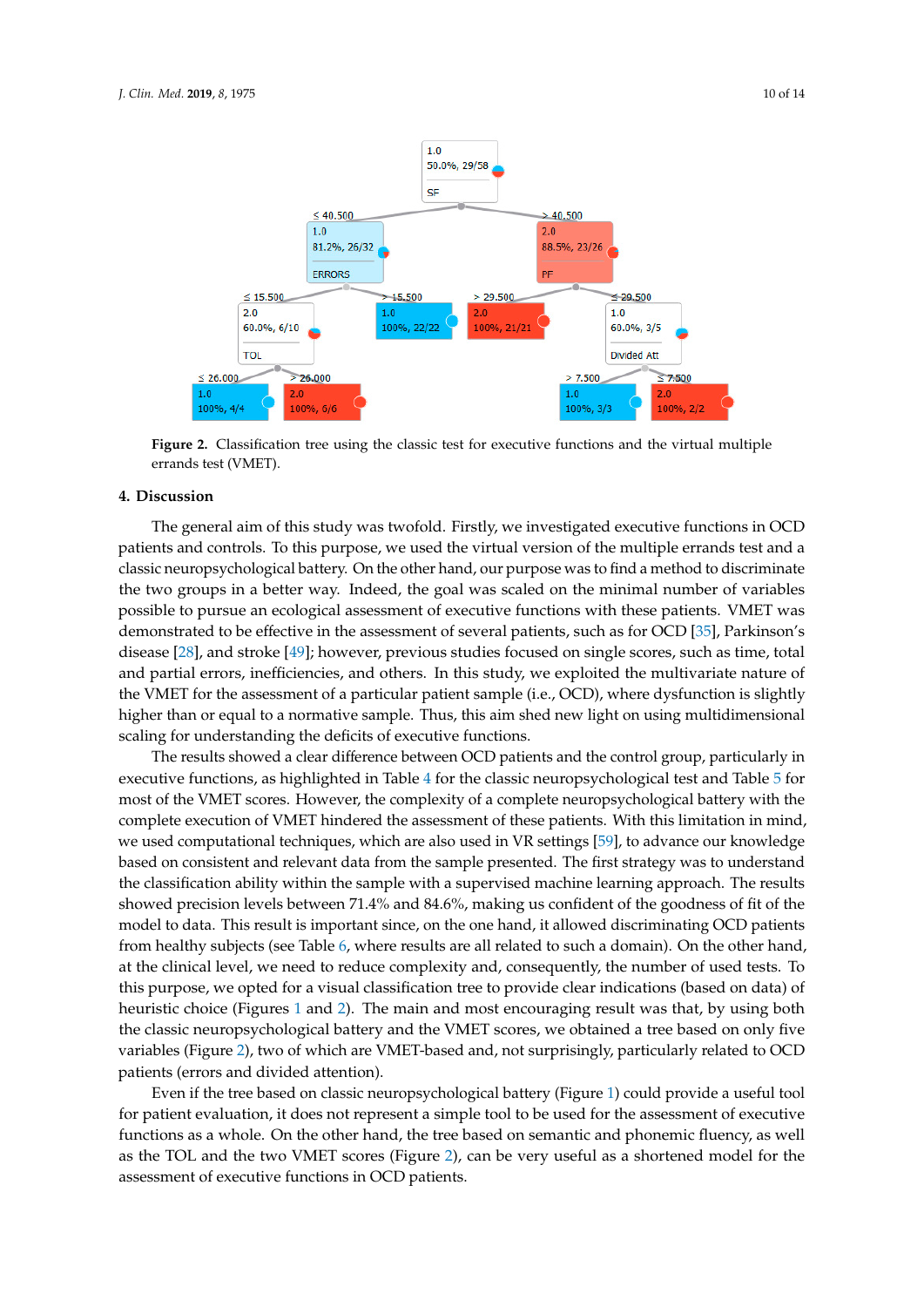During the assessment process of OCD, the clinician has many variables to take into account, and deficits of executive function could be one of them. A method which provides clinicians with a simple and complete indication of the best assessment process may have great impact on the clinical process and on rehabilitation.

In clinical neuropsychological assessment, there is always the necessity of integrating different types of information, such as psychometric and ecological data [\[60](#page-13-4)[,61\]](#page-13-5) in order to better understand the patient's cognitive functioning. VMET is able to play a crucial role in integrating classical neuropsychological tests with ecological settings, especially for executive function assessment in different type of patients.

Making a guided diagnosis for a specific cognitive domain in a specific target of patients is an important goal for both the assessment and the rehabilitation process because it could be able, on one hand, to reduce the time and effort expended by patients and clinicians. On the other hand, a virtual rehabilitation program developed for a targeting assessment would potentially be more personalized and efficient.

This study also had some limitations that could be overcome in future studies. Firstly, the sample size was limited; in a future study, an accurate sample size calculation could be done. Also, adding a clinical control group could be interesting in order to understand the potential of our algorithm for differential diagnosis.

According to our algorithm, the important test for discrimination between OCD patients and controls are fluency, both semantic and phonological, Tower of London, and VMET. This setting would require a minimum amount of time and reduced effort for the clinician during the assessment procedure.

**Author Contributions:** E.P. wrote the first version of the article. F.L.P. and C.L.C. recruited controls and patients and executed the clinical tests and the experimental protocol. P.C. and E.P. carried out the statistical and computational analyses and wrote the results. G.R. and D.L.B. supervised the scientific and clinical aspects of the study. All authors revised and approved the final version of the manuscript.

**Funding:** This research received no external funding.

**Conflicts of Interest:** The authors declare no conflicts of interest.

#### **References**

- <span id="page-10-0"></span>1. APA. *Diagnostic and Statistical Manual of Mental Disorders-DSM-5*; American Psychiatric Publishing: Arlington, VA, USA, 2013.
- <span id="page-10-1"></span>2. Garfinkel, P.E.; Goldbloom, D.S. Mental health-getting beyond stigma and categories. *Bull. World Health Organ.* **2000**, *78*, 503. [\[PubMed\]](http://www.ncbi.nlm.nih.gov/pubmed/10885171)
- <span id="page-10-2"></span>3. Muller, J.; Roberts, J.E. Memory and attention in Obsessive-Compulsive Disorder: A review. *J. Anxiety Disord.* **2005**, *19*, 1–28. [\[CrossRef\]](http://dx.doi.org/10.1016/j.janxdis.2003.12.001) [\[PubMed\]](http://www.ncbi.nlm.nih.gov/pubmed/15488365)
- <span id="page-10-3"></span>4. Morein-Zamir, S.; Craig, K.J.; Ersche, K.D.; Abbott, S.; Muller, U.; Fineberg, N.A.; Bullmore, E.T.; Sahakian, B.J.; Robbins, T.W. Impaired visuospatial associative memory and attention in obsessive compulsive disorder but no evidence for differential dopaminergic modulation. *Psychopharmacology* **2010**, *212*, 357–367. [\[CrossRef\]](http://dx.doi.org/10.1007/s00213-010-1963-z) [\[PubMed\]](http://www.ncbi.nlm.nih.gov/pubmed/20661550)
- <span id="page-10-4"></span>5. Burgess, P.W.; Veitch, E.; De Lacy Costello, A.; Shallice, T. The cognitive and neuroanatomical correlates of multitasking. *Neuropsychologia* **2000**, *38*, 848–863. [\[CrossRef\]](http://dx.doi.org/10.1016/S0028-3932(99)00134-7)
- <span id="page-10-9"></span>6. Chan, R.C.; Shum, D.; Toulopoulou, T.; Chen, E.Y. Assessment of executive functions: Review of instruments and identification of critical issues. *Arch. Clin. Neuropsychol.* **2008**, *23*, 201–216. [\[CrossRef\]](http://dx.doi.org/10.1016/j.acn.2007.08.010)
- <span id="page-10-5"></span>7. Grafman, J.; Litvan, I. Importance of deficits in executive functions. *Lancet* **1999**, *354*, 1921–1923. [\[CrossRef\]](http://dx.doi.org/10.1016/S0140-6736(99)90438-5)
- <span id="page-10-6"></span>8. Abramovitch, A.; Dar, R.; Schweiger, A.; Hermesh, H. Neuropsychological Impairments and Their Association with Obsessive-Compulsive Symptom Severity in Obsessive-Compulsive Disorder. *Arch. Clin. Neuropsychol.* **2011**, *26*, 364–376. [\[CrossRef\]](http://dx.doi.org/10.1093/arclin/acr022)
- <span id="page-10-7"></span>9. Lader, M. Current Controversies in the Anxiety Disorders. *BMJ* **1996**, *312*, 984. [\[CrossRef\]](http://dx.doi.org/10.1136/bmj.312.7036.984a)
- <span id="page-10-8"></span>10. Shin, N.Y.; Kang, D.H.; Choi, J.S.; Jung, M.H.; Jang, J.H.; Kwon, J.S. Do organizational strategies mediate nonverbal memory impairment in drug-naïve patients with obsessive-compulsive disorder? *Neuropsychology* **2010**, *24*, 527. [\[CrossRef\]](http://dx.doi.org/10.1037/a0018653)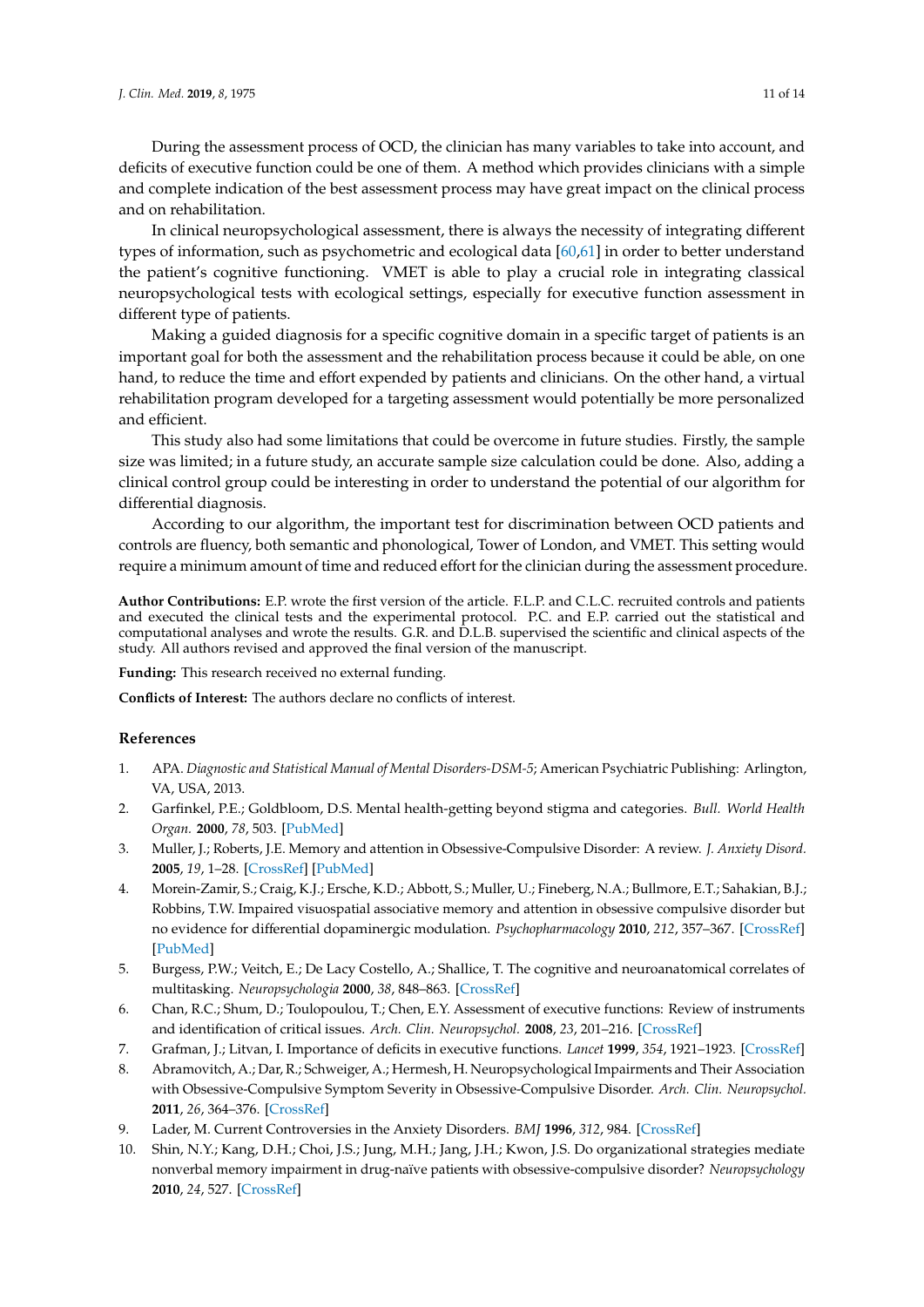- 11. Moritz, S.; Kloss, M.; Von Eckstaedt, F.V.; Jelinek, L. Comparable performance of patients with obsessive–compulsive disorder (OCD) and healthy controls for verbal and nonverbal memory accuracy and confidence: Time to forget the forgetfulness hypothesis of OCD? *Psychiatry Res.* **2009**, *166*, 247–253. [\[CrossRef\]](http://dx.doi.org/10.1016/j.psychres.2008.02.006)
- 12. Abramovitch, A.; Abramowitz, J.S.; Mittelman, A. The neuropsychology of adult obsessive–compulsive disorder: A meta-analysis. *Clin. Psychol. Rev.* **2013**, *33*, 1163–1171. [\[CrossRef\]](http://dx.doi.org/10.1016/j.cpr.2013.09.004) [\[PubMed\]](http://www.ncbi.nlm.nih.gov/pubmed/24128603)
- 13. Pauls, D.L.; Abramovitch, A.; Rauch, S.L.; Geller, D.A. Obsessive-compulsive disorder: An integrative genetic and neurobiological perspective. *Nat. Rev. Neurosci.* **2014**, *15*, 410–424. [\[CrossRef\]](http://dx.doi.org/10.1038/nrn3746) [\[PubMed\]](http://www.ncbi.nlm.nih.gov/pubmed/24840803)
- <span id="page-11-0"></span>14. Penades, R.; Catalan, R.; Rubia, K.; Andres, S.; Salamero, M.; Gasto, C. Impaired response inhibition in obsessive compulsive disorder. *Eur. Psychiatry* **2007**, *22*, 404–410. [\[CrossRef\]](http://dx.doi.org/10.1016/j.eurpsy.2006.05.001) [\[PubMed\]](http://www.ncbi.nlm.nih.gov/pubmed/17127038)
- <span id="page-11-1"></span>15. Sbordone, R.J.; Purisch, A.D. Hazards of blind analysis of neuropsychological test data in assessing cognitive disability: The role of confounding factors. *Neurorehabilitation* **1996**, *7*, 15–26. [\[CrossRef\]](http://dx.doi.org/10.1016/1053-8135(96)00172-2)
- <span id="page-11-2"></span>16. Burgess, N. Spatial memory: How egocentric and allocentric combine. *Trends Cogn. Sci.* **2006**, *10*, 551–557. [\[CrossRef\]](http://dx.doi.org/10.1016/j.tics.2006.10.005) [\[PubMed\]](http://www.ncbi.nlm.nih.gov/pubmed/17071127)
- <span id="page-11-3"></span>17. Rand, D.; Rukan, S.B.A.; Weiss, P.L.; Katz, N. Validation of the Virtual MET as an assessment tool for executive functions. *Neuropsychol. Rehabil.* **2009**, *19*, 583–602. [\[CrossRef\]](http://dx.doi.org/10.1080/09602010802469074)
- <span id="page-11-4"></span>18. Schultheis, M.T.; Himelstein, J.; Rizzo, A.A. Virtual reality and neuropsychology: Upgrading the current tools. *J. Head Trauma Rehabil.* **2002**, *17*, 378–394. [\[CrossRef\]](http://dx.doi.org/10.1097/00001199-200210000-00002)
- <span id="page-11-5"></span>19. Riva, G. Virtual reality in psychotherapy: Review. *Cyberpsychol. Behav.* **2005**, *8*, 220–230. [\[CrossRef\]](http://dx.doi.org/10.1089/cpb.2005.8.220)
- <span id="page-11-6"></span>20. Difede, J.; Hoffman, H.G. Virtual reality exposure therapy for World Trade Center post-traumatic stress disorder: A case report. *Cyberpsychol. Behav.* **2002**, *5*, 529–535. [\[CrossRef\]](http://dx.doi.org/10.1089/109493102321018169)
- 21. Serino, S.; Triberti, S.; Villani, D.; Cipresso, P.; Gaggioli, A.; Riva, G. Toward a validation of cyber-interventions for stress disorders based on stress inoculation training: A systematic review. *Virtual Real.* **2014**, *18*, 73–87. [\[CrossRef\]](http://dx.doi.org/10.1007/s10055-013-0237-6)
- <span id="page-11-7"></span>22. Villani, D.; Grassi, A.; Cognetta, C.; Cipresso, P.; Toniolo, D.; Riva, G. The effects of a mobile stress management protocol on nurses working with cancer patients: A preliminary controlled study. *Stud. Health Technol. Inform.* **2012**, *173*, 524–528. [\[PubMed\]](http://www.ncbi.nlm.nih.gov/pubmed/22357050)
- <span id="page-11-8"></span>23. Safir, M.P.; Wallach, H.S.; Bar-Zvi, M. Virtual reality cognitive-behavior therapy for public speaking anxiety: One-year follow-up. *Behav. Modif.* **2011**. [\[CrossRef\]](http://dx.doi.org/10.1177/0145445511429999) [\[PubMed\]](http://www.ncbi.nlm.nih.gov/pubmed/22180390)
- <span id="page-11-9"></span>24. Repetto, C.; Gaggioli, A.; Pallavicini, F.; Cipresso, P.; Raspelli, S.; Riva, G. Virtual reality and mobile phones in the treatment of generalized anxiety disorders: A phase-2 clinical trial. *Pers. Ubiquitous Comput.* **2013**, *17*, 253–260. [\[CrossRef\]](http://dx.doi.org/10.1007/s00779-011-0467-0)
- <span id="page-11-10"></span>25. Serino, S.; Dakanalis, A.; Gaudio, S.; Carrà, G.; Cipresso, P.; Clerici, M.; Riva, G. Out of body, out of space: Impaired reference frame processing in eating disorders. *Psychiatry Res.* **2015**, *230*, 732–734. [\[CrossRef\]](http://dx.doi.org/10.1016/j.psychres.2015.10.025)
- <span id="page-11-11"></span>26. Pedroli, E.; Serino, S.; Cipresso, P.; Pallavicini, F.; Riva, G. Assessment and rehabilitation of neglect using virtual reality: A systematic review. *Front. Behav. Neuroscience.* **2015**, *9*, 226. [\[CrossRef\]](http://dx.doi.org/10.3389/fnbeh.2015.00226)
- <span id="page-11-12"></span>27. Cipresso, P.; Pedroli, E.; Serino, S.; Semonella, M.; Tuena, C.; Colombo, D.; Pallavicini, E.; Riva, G. Assessment of Unilateral Spatial Neglect using a free mobile application for Italian clinicians. *Front. Psychol.* **2018**, *9*. [\[CrossRef\]](http://dx.doi.org/10.3389/fpsyg.2018.02241)
- <span id="page-11-13"></span>28. Cipresso, P.; Albani, G.; Serino, S.; Pedroli, E.; Pallavicini, F.; Mauro, A.; Riva, G. Virtual multiple errands test (VMET): A virtual reality-based tool to detect early executive functions deficit in Parkinson's disease. *Frontiers in Behavioral Neuroscience.* **2014**, *8*, 405. [\[CrossRef\]](http://dx.doi.org/10.3389/fnbeh.2014.00405)
- <span id="page-11-14"></span>29. Raspelli, S.; Pallavicini, F.; Carelli, L.; Morganti, F.; Poletti, B.; Corra, B.; Silani, V.; Riva, G. Validation of a Neuro Virtual Reality-based version of the Multiple Errands Test for the assessment of executive functions. *Stud. Health Technol. Inform.* **2010**, *167*, 92–97.
- <span id="page-11-15"></span>30. La Paglia, F.; La Cascia, C.; Rizzo, R.; Riva, G.; La Barbera, D. Decision Making and Cognitive Behavioral Flexibility in a OCD Sample: A Study in a Virtual Environment. *Stud. Health Technol. Inform.* **2016**, *219*, 53–57.
- <span id="page-11-16"></span>31. Serino, S.; Pedroli, E.; Keizer, A.; Triberti, S.; Dakanalis, A.; Pallavicini, F.; Chirico, A.; Riva, G. Virtual Reality Body Swapping: A Tool for Modifying the Allocentric Memory of the Body. *Cyberpsychol. Behav. Soc. Netw.* **2016**, *19*, 127–133. [\[CrossRef\]](http://dx.doi.org/10.1089/cyber.2015.0229)
- 32. Serino, S.; Mestre, D.; Mallet, P.; Pergandi, J.M.; Cipresso, P.; Riva, G. Do not get lost in translation: The role of egocentric heading in spatial orientation. *Neurosci. Lett.* **2015**, *602*, 84–88. [\[CrossRef\]](http://dx.doi.org/10.1016/j.neulet.2015.06.057) [\[PubMed\]](http://www.ncbi.nlm.nih.gov/pubmed/26145315)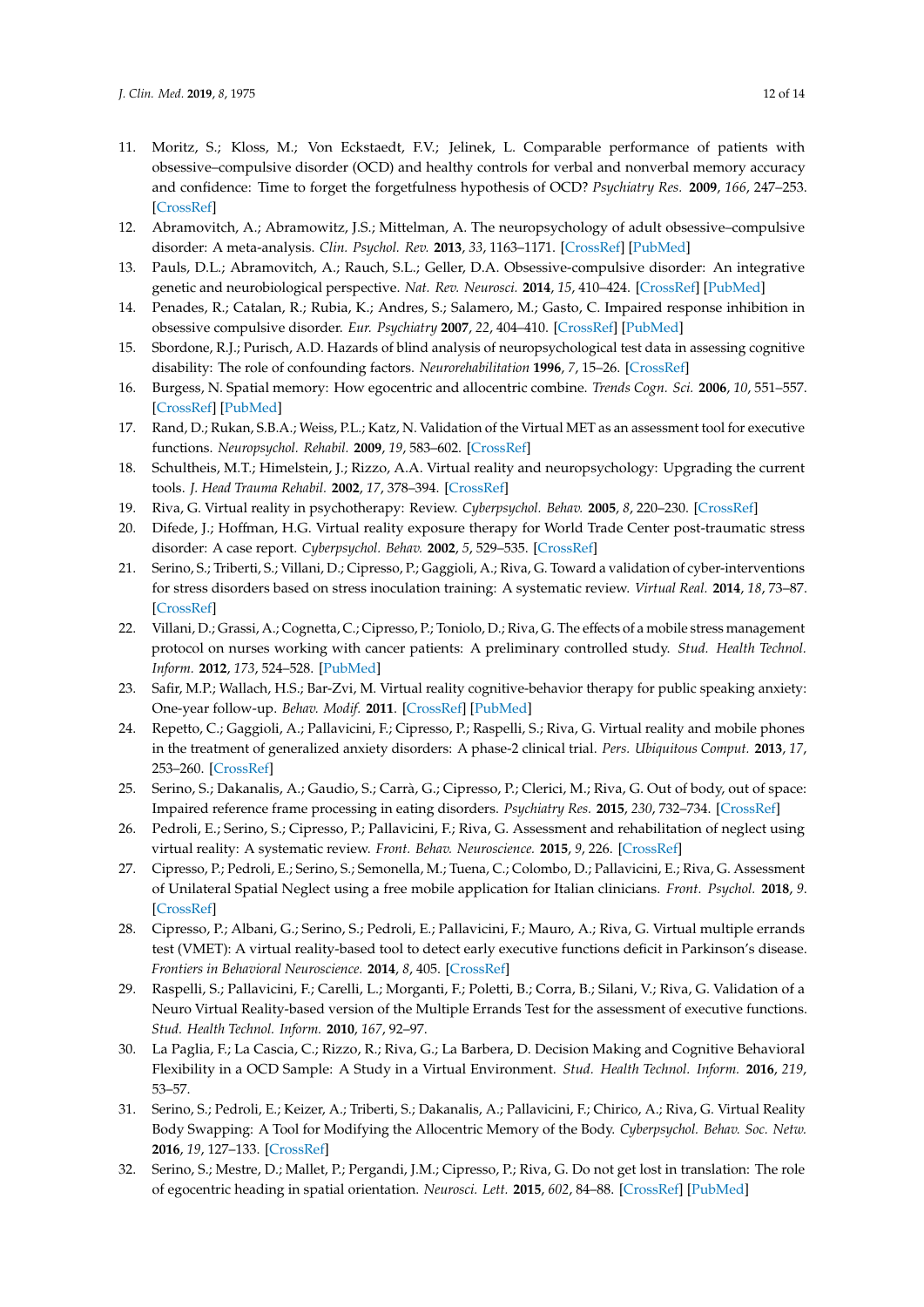- <span id="page-12-0"></span>33. Ferrucci, R.; Serino, S.; Ruggiero, F.; Repetto, C.; Colombo, D.; Pedroli, E.; Marceglia, S.; Riva, G.; Priori, A. Cerebellar Transcranial Direct Current Stimulation (tDCS), Leaves Virtual Navigation Performance Unchanged. *Front. Neurosci.* **2019**, *13*. [\[CrossRef\]](http://dx.doi.org/10.3389/fnins.2019.00198) [\[PubMed\]](http://www.ncbi.nlm.nih.gov/pubmed/30914915)
- <span id="page-12-1"></span>34. La Paglia, F.; La Cascia, C.; Rizzo, R.; Sideli, L.; Francomano, A.; La Barbera, D. Cognitive rehabilitation of schizophrenia through NeuroVR training. *Stud. Health Technol. Inform.* **2013**, *191*, 158–162. [\[PubMed\]](http://www.ncbi.nlm.nih.gov/pubmed/23792865)
- <span id="page-12-2"></span>35. Cipresso, P.; La Paglia, F.; La Cascia, C.; Riva, G.; Albani, G.; La Barbera, D. Break in volition: A virtual reality study in patients with obsessive-compulsive disorder. *Exp. Brain Res.* **2013**, *229*, 443–449. [\[CrossRef\]](http://dx.doi.org/10.1007/s00221-013-3471-y)
- 36. La Paglia, F.; La Cascia, C.; Rizzo, R.; Cangialosi, F.; Sanna, M.; Riva, G.; La Barbera, D. Cognitive assessment of OCD patients: NeuroVR vs neuropsychological test. *Stud. Health Technol. Inform.* **2014**, *199*, 40–44.
- <span id="page-12-3"></span>37. Van Bennekom, M.J.; Kasanmoentalib, M.S.; de Koning, P.P.; Denys, D. A virtual reality game to assess obsessive-compulsive disorder. *Cyberpsychol. Behav. Soc. Netw.* **2017**, *20*, 718–722. [\[CrossRef\]](http://dx.doi.org/10.1089/cyber.2017.0107)
- <span id="page-12-4"></span>38. Bragdon, L.B.; Gibb, B.E.; Coles, M.E. Does neuropsychological performance in OCD relate to different symptoms? A meta-analysis comparing the symmetry and obsessing dimensions. *Depress. Anxiety* **2018**, *35*, 761–774. [\[CrossRef\]](http://dx.doi.org/10.1002/da.22785)
- <span id="page-12-5"></span>39. El Emam, K.; Moreau, K.; Jonker, E. How Strong are Passwords Used to Protect Personal Health Information in Clinical Trials? *J. Med. Internet Res.* **2011**, *13*, 13–22. [\[CrossRef\]](http://dx.doi.org/10.2196/jmir.1335)
- <span id="page-12-6"></span>40. Magni, E.; Binetti, G.; Bianchetti, A.; Rozzini, R.; Trabucchi, M. Mini-Mental State Examination: A normative study in Italian elderly population. *Eur. J. Neurol.* **1996**, *3*, 198–202. [\[CrossRef\]](http://dx.doi.org/10.1111/j.1468-1331.1996.tb00423.x)
- <span id="page-12-7"></span>41. Monaco, M.; Costa, A.; Caltagirone, C.; Carlesimo, G.A. Forward and backward span for verbal and visuo-spatial data: Standardization and normative data from an Italian adult population. *Neurol. Sci.* **2012**, *34*, 749–754. [\[CrossRef\]](http://dx.doi.org/10.1007/s10072-012-1130-x)
- <span id="page-12-8"></span>42. Novelli, G.; Papagno, C.; Capitani, E.; Laiacona, M. Tre test clinici di memoria verbale a lungo termine: Taratura su soggetti normali. *Arch. Psicol. Neurol. Psichiatr.* **1986**, *47*, 278–296.
- <span id="page-12-9"></span>43. Appollonio, I.; Leone, M.; Isella, V.; Piamarta, F.; Consoli, T.; Villa, M.L.; Forapani, E.; Russo, A.; Nichelli, P. The Frontal Assessment Battery (FAB): Normative values in an Italian population sample. *Neurol. Sci.* **2005**, *26*, 108–116. [\[CrossRef\]](http://dx.doi.org/10.1007/s10072-005-0443-4) [\[PubMed\]](http://www.ncbi.nlm.nih.gov/pubmed/15995827)
- <span id="page-12-10"></span>44. Amodio, P.; Wenin, H.; Del Piccolo, F.; Mapelli, D.; Montagnese, S.; Pellegrini, A.; Musto, C.; Gatta, A.; Umiltà, C. Variability of trail making test, symbol digit test and line trait test in normal people. A normative study taking into account age-dependent decline and sociobiological variables. *Aging Clin. Exp. Res.* **2002**, *14*, 117–131. [\[CrossRef\]](http://dx.doi.org/10.1007/BF03324425)
- <span id="page-12-11"></span>45. Allamanno, N.; Della Sala, S.; Laiacona, M.; Pasetti, C.; Spinnler, H. Problem solving ability in aging and dementia: Normative data on a non-verbal test. *Ital. J. Neurol. Sci.* **1987**, *8*, 111–119. [\[CrossRef\]](http://dx.doi.org/10.1007/BF02337583)
- <span id="page-12-12"></span>46. Novelli, G.; Papagno, C.; Capitani, E.; Laiacona, M. Tre test clinici di ricerca e produzione lessicale. Taratura su sogetti normali. *Arch. Psicol. Neurol. Psichiatr.* **1986**, *47*, 477–506.
- <span id="page-12-13"></span>47. Riva, G.; Gaggioli, A.; Grassi, A.; Raspelli, S.; Cipresso, P.; Pallavicini, F.; Vigna, C.; Gagliati, A.; Gasco, S.; Donvito, G. NeuroVR 2-a free virtual reality platform for the assessment and treatment in behavioral health care. *Stud. Health Technol. Inform.* **2011**, *163*, 493–495.
- <span id="page-12-14"></span>48. Cipresso, P.; Serino, S.; Riva, G. Psychometric assessment and behavioral experiments using a free virtual reality platform and computational science. *BMC Med. Inform. Decis. Mak.* **2016**, *16*(1), 37. [\[CrossRef\]](http://dx.doi.org/10.1186/s12911-016-0276-5)
- <span id="page-12-15"></span>49. Raspelli, S.; Pallavicini, F.; Carelli, L.; Morganti, F.; Pedroli, E.; Cipresso, P.; Poletti, B.; Corra, B.; Sangalli, D.; Silani, V.; et al. Validating the Neuro VR-based virtual version of the Multiple Errands Test: Preliminary results. *Presence Teleoper. Virtual Environ.* **2012**, *21*, 31–42. [\[CrossRef\]](http://dx.doi.org/10.1162/PRES_a_00077)
- <span id="page-12-16"></span>50. Love, J.; Selker, R.; Marsman, M.; Jamil, T.; Dropmann, D.; Verhagen, A.J.; Wagenmakers, E.J. *JASP (Version 0.7.1.4)[Computer Software]*; JASP Project: Amsterdam, The Netherlands, 2015; Available online: https://[jasp-stats.org](https://jasp-stats.org) (accessed on 16 October 2019).
- <span id="page-12-17"></span>51. Caruana, R.; Niculescu-Mizil, A. An empirical comparison of supervised learning algorithms. In Proceedings of the ACM 23rd International Conference on Machine Learning, Pittsburgh, PA, USA, 25 June 2006.
- <span id="page-12-18"></span>52. Suthaharan, S. Supervised Learning Algorithms. In *Machine Learning Models and Algorithms for Big Data Classification*; Springer: Berlin, Germany, 2016; pp. 183–206.
- <span id="page-12-19"></span>53. Wang, S.; Li, D.; Petrick, N.; Sahiner, B.; Linguraru, M.G.; Summers, R.M. Optimizing area under the ROC curve using semi-supervised learning. *Pattern Recognit.* **2015**, *48*, 276–287. [\[CrossRef\]](http://dx.doi.org/10.1016/j.patcog.2014.07.025)